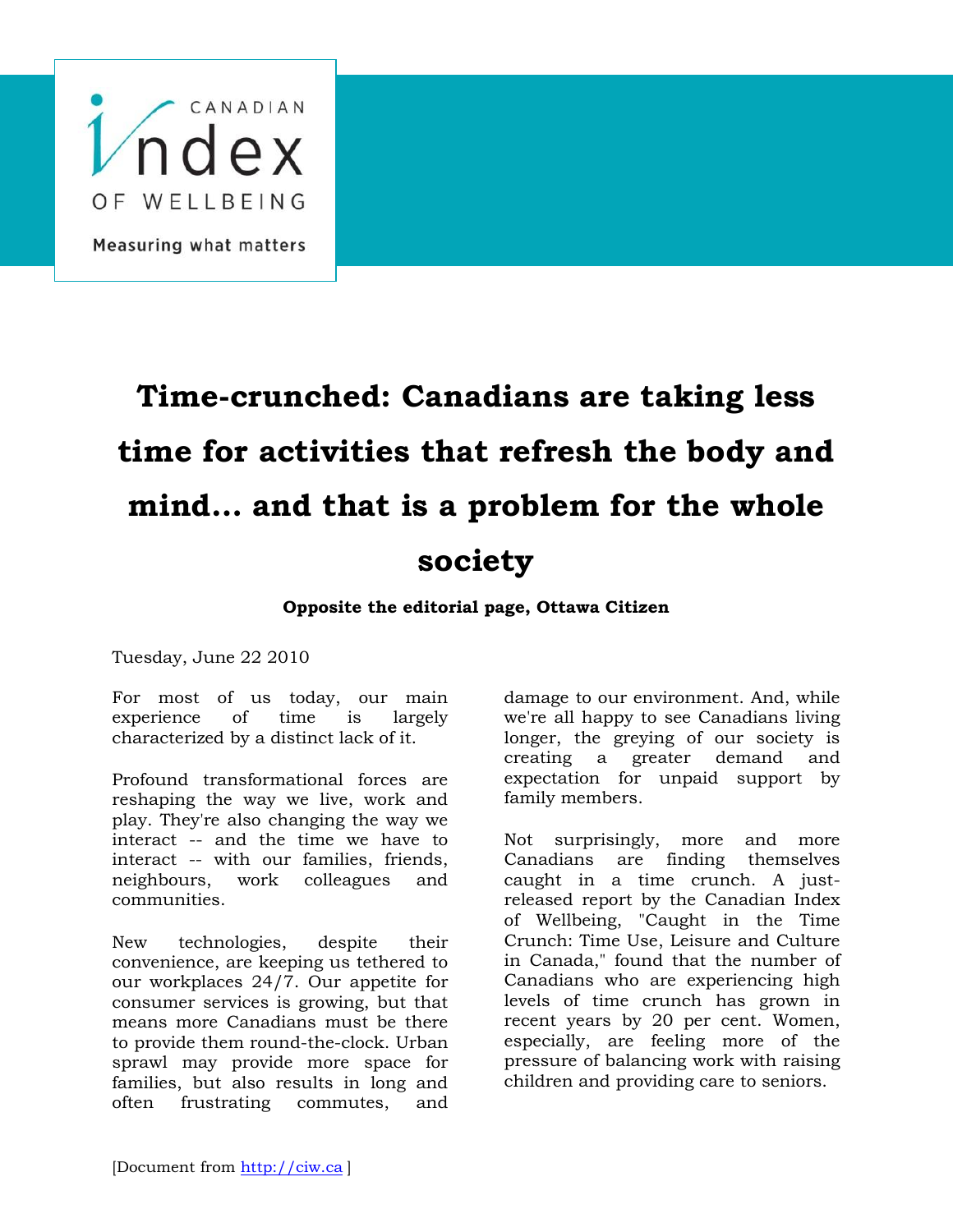More of us are working in jobs requiring non-standard hours -- weekends, evenings, nights and rotating shifts. In 1992, 23 per cent of Canadians worked non-standard hours. By 2009 the proportion had jumped to 29 per cent. Research shows that people who work non-standard hours are less healthy, suffer from higher levels of psychological distress, experience greater depressive symptoms, greater relationship conflict and lower life satisfaction. Evening work is particularly bad for the children of evening workers since the lessened contact reduces the parent's ability to support the child's development and secure child care.

We are also putting in more time in unpaid work. The proportion of working-age adults providing care to seniors grew from 17 per cent in 1996 to 20 per cent in 2006. More than one in four employed Canadians has responsibilities for the care of an elderly dependent and one in five has responsibility for both child care and elder care. A significant portion of caregiving to seniors is provided by fellow seniors. Unpaid caregivers are more likely to report poor health, depressive symptoms and high-risk health behaviours. They have less time for leisure activities, report missing more days of work, taking more personal days and retiring earlier to provide care.

Another consequence of the time crunch is that we are missing out on the essential activities needed to refresh body and mind. We are spending less time on social activities (down from 15 per cent to 12 per cent), fewer of us are attending arts performances (down from 15 million to 13 million per year), volunteering for culture and recreation organizations (down from 32 per cent to 22 per cent) or visiting national parks

and historic sites (down from 28 million to 21 million).

That's very unfortunate. Participating in arts, culture or recreation contributes to the wellbeing of individuals, communities, and societies. The myriad of activities and opportunities that we pursue and enjoy all define our lives, our wellbeing. And let's not forget that, when we are rejuvenated by engaging in social and cultural activities, we are healthier and more productive in our work.

The national decline in arts, culture and leisure activity is more than a timecrunch problem. The past several years have seen an ongoing shift away from funding for public agencies and nonprofit, voluntary organizations responsible for the provision of arts, culture and leisure programs, services, facilities, and other opportunities. Since 1990, community per capita spending on arts, culture and leisure has failed to keep pace with inflation or population increases.

There is no doubt too many Canadians are leading lives out of balance. We have compounded the problem through our failure to connect the dots to harmful effects on our health and productivity. We also tend to trivialize time crunch by viewing it as a domestic issue -- one that families need to argue out on their own -- rather than as a national social policy issue that can be improved through coherent and imaginative policy initiatives. We can learn a lot in this regard from the Scandinavian countries. It's no coincidence the average Dane has 11 more free hours a week than the average Canadian.

We need to adopt family-friendly policies for all workers and supports for